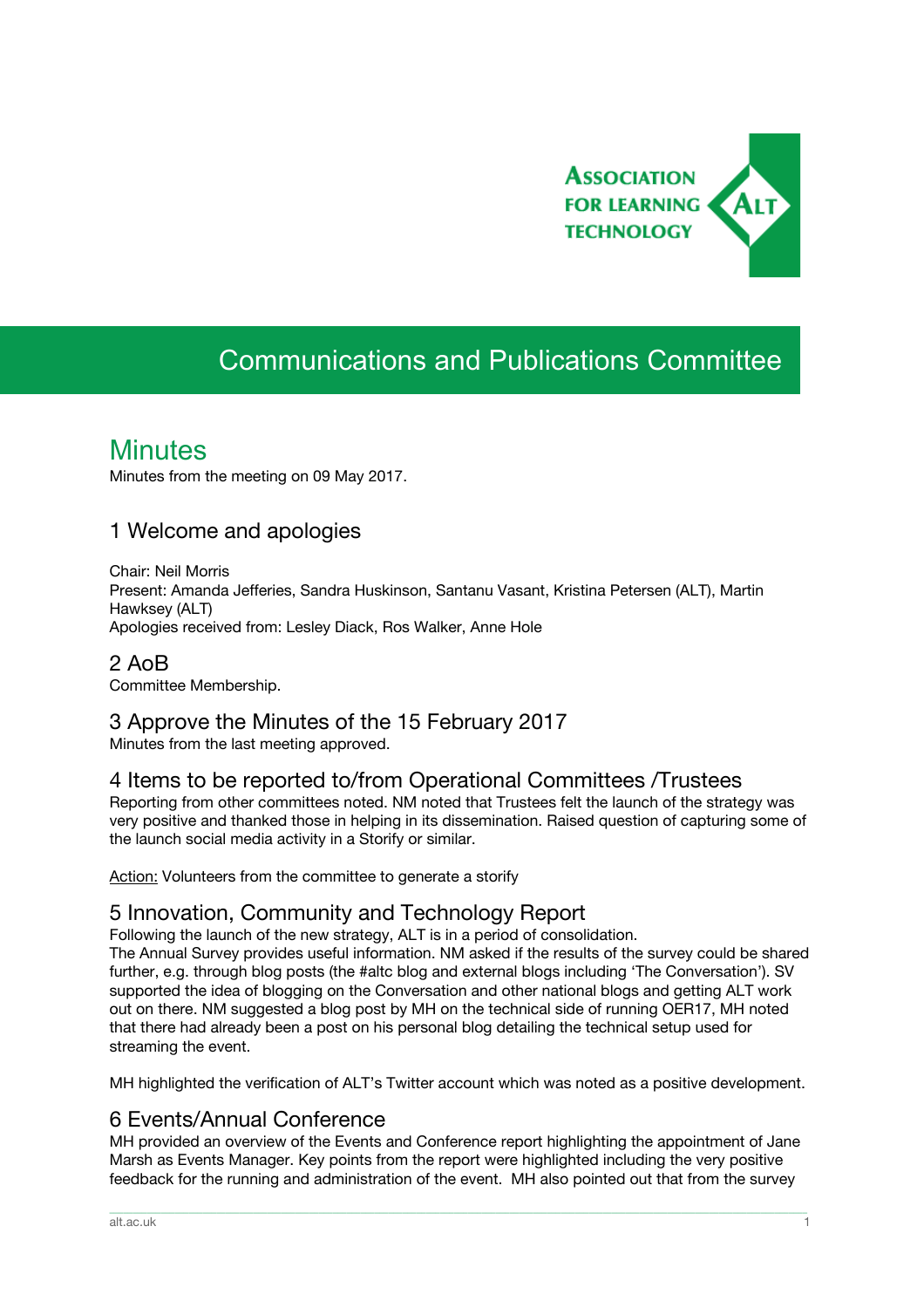responses the majority of people found out about the event via Twitter and this will taken into account by the staff team for future events. NM noted the positive gains in survey responses for the event website.

MH updated the Committee on Annual Conference progress in particular the number of submissions which is the highest in 5 years. MH indicated that the review of submissions was almost completed and registrations would open at the end of the week (w/c 8 May).

Also noted that ALT is about to announce collaboration with the Mozilla foundation, starting with a webinar at the end of May.

Action: CPX members to help promote registration for the Annual Conference.

### 7 Journal update

#### 7.1 Reporting from 2016

Noted that the journal has continued to grow. Volume wise and geographic up until the point with issues with T&F. The publisher's report was positive and there was a desire despite recent issues to continue the momentum of growth.

#### 7.2 Update and discussion on hosting options

NM updated the Committee on the current situation with the Journal. Noted that as publicly announce ALT is seeking a new publisher as quickly and smoothly as possible. Editors have been storing up a bank of manuscripts to publish as soon as possible. The Committee welcomed all the efforts being made by editors, NM and the staff team during this difficult time. The committee were invited to provide feedback on three different options for a new publisher. The Committee responded positively to all the options and had no objections or concerns with to any of them as they all meet ALT's core criteria for a new journal publisher.

Action: NM to continue to provide updates from Trustees to CPX regarding the journal.

### 8 #ALTC Blog

MH provided a verbal update on the #ALTC blog on behalf of Anne Hole. Noted that currently averaging about four posts per month, with some variation. The Editors have recently completed a survey to readers. Survey responses mention the need to promote the blog more and that the blog content is good. Blog writers are encouraged to use other media but this is not been taken up much. Some blog editors are coming to the end of their term. Anne Hole, editor-in-chief, is coming to the end of her term but has offered to continue. We will be looking to recruit more editor and to have someone in place to replace Anne when she steps down in three years' time.

SV suggested incentivising writing for the blog by offering discounts to the Annual Conference. A lot of readers come to the blog through Google search, so the right keywords and titles in the blogs are important.

Action: MH to investigate options for discounted conference places for supporters of the ALTC Blog

### 9 CPX at altc 2017

Participation at this year's conference by CPX members was discussed. Agreed that promotion of the Journal would be important given recent developments. Suggested that it would be good to include a promotional postcard for the Journal in the delegate pack.

Action: For CPX members to suggest what they would be willing to contribute to the conference

### 10 AoB

Three committee members are coming to the end of their three year term and have the option to stand for a further three years: Sandra Huskinson